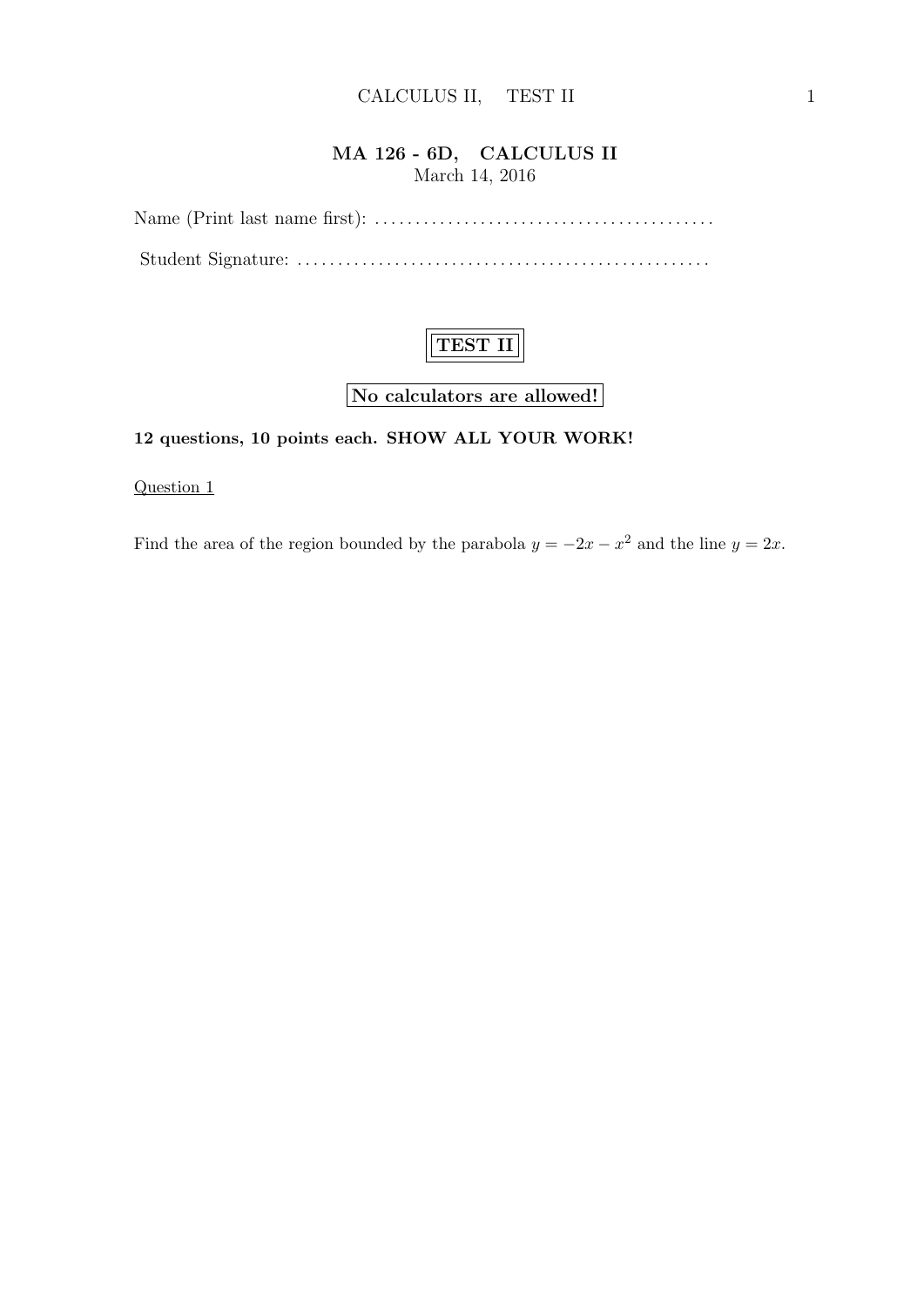Shown is the graph of a force function. How much work is done by the force in moving an object a distance of 10 m?

### Question 3

Use the graph below to set up and write out the mid-point rule approximation of the integral  $\int_0^5 f(x) dx$  with 5 sub-rectangles. (Do NOT add up the terms!)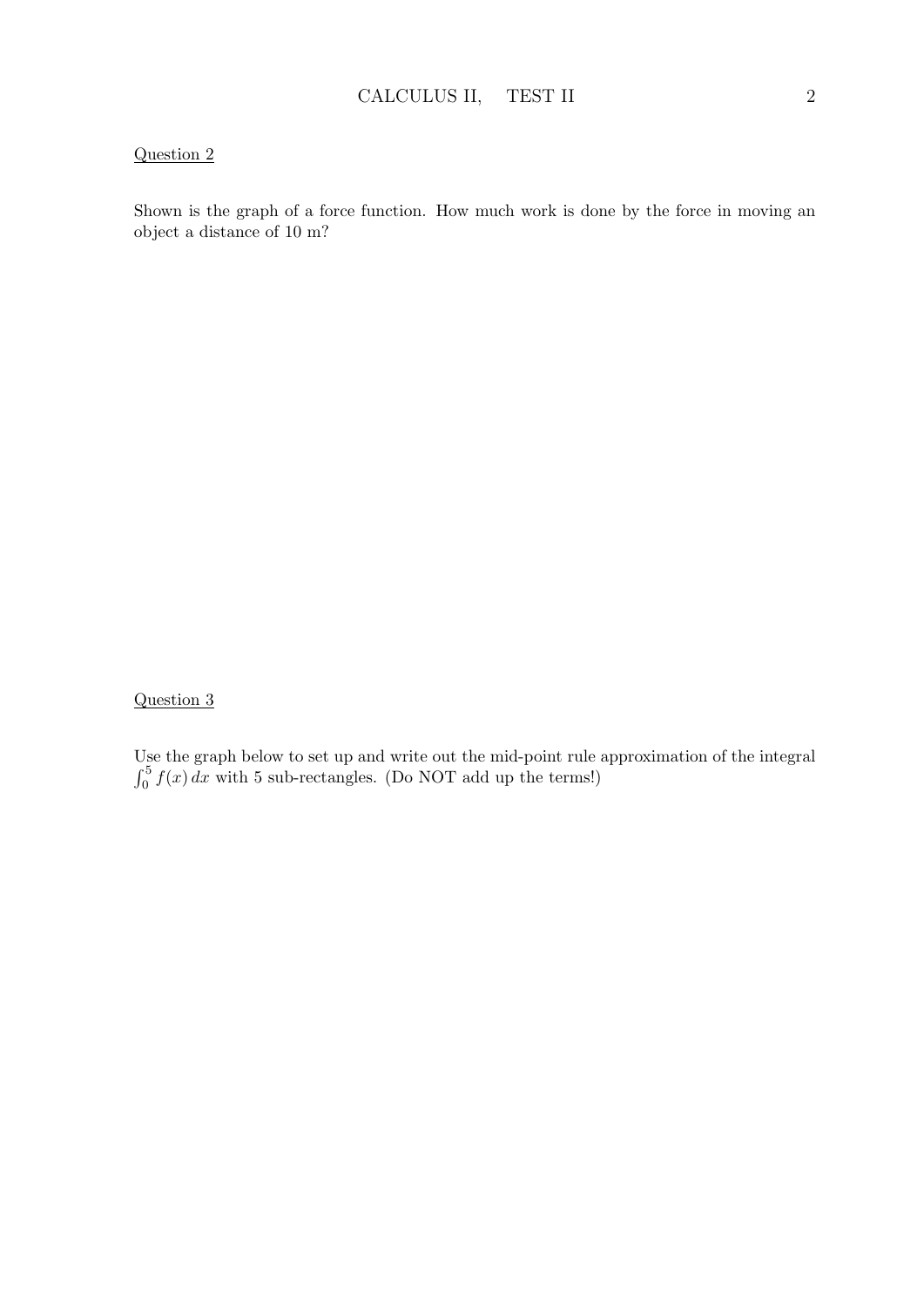Find  $a > 0$  such that

$$
\int\limits_0^a x\,dx = 8.
$$

Question 5

Determine whether the series is absolutely convergent, conditionally convergent or divergent. a)

$$
\sum_{n=1}^{\infty} \frac{2}{n+n^3}.
$$

b)

$$
\sum_{n=1}^{\infty} \frac{(-1)^n}{\sqrt{n}}.
$$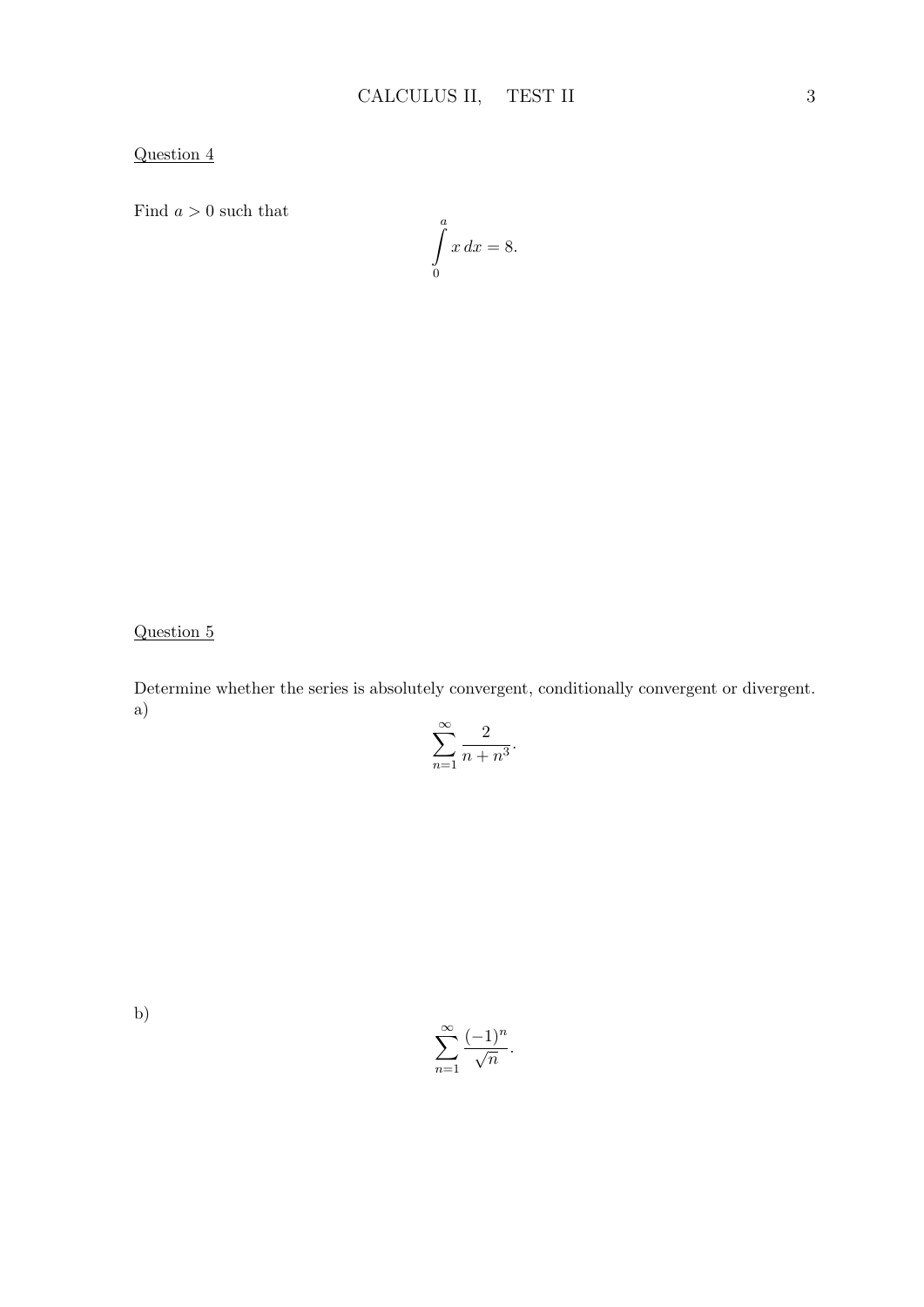Determine whether the series is convergent or divergent. a)

$$
\sum_{n=1}^{\infty} n^3 \left(\frac{1}{2}\right)^n.
$$

b)

$$
\sum_{n=1}^{\infty} \frac{n}{n+n^2}.
$$

Question 7

Determine whether the series is absolutely convergent, conditionally convergent or divergent. a)

$$
\sum_{n=1}^{\infty} (-1)^n e^{-n}.
$$

b)

$$
\sum_{n=1}^{\infty} (-1)^n \frac{n}{n+10}.
$$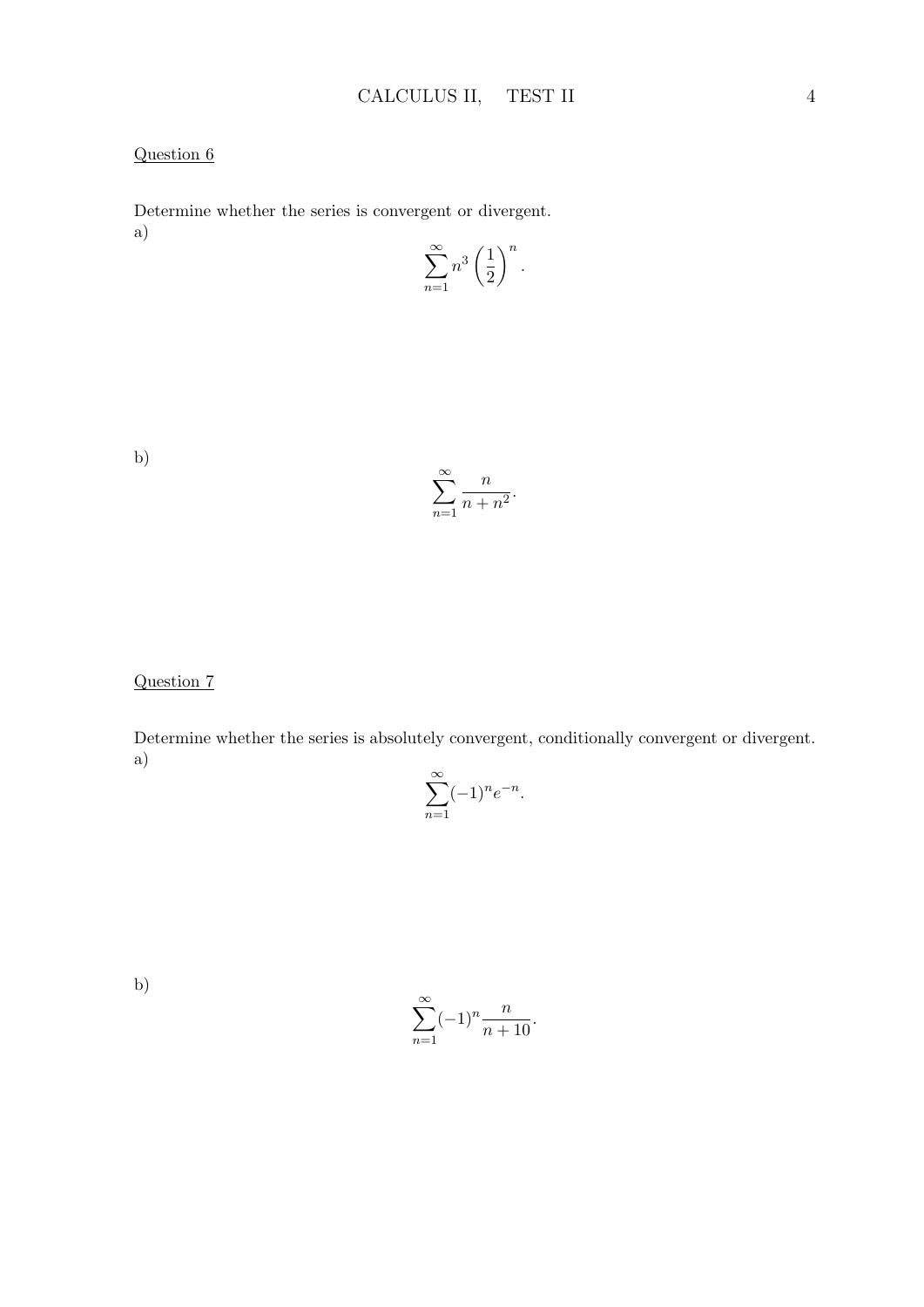Find the radius and interval of convergence of the power series

$$
\sum_{n=1}^{\infty} \frac{2^n (x-2)^n}{n^2}.
$$

Question 9

Express the function

$$
f(x) = \frac{1}{1 - x^3}
$$

as the power series.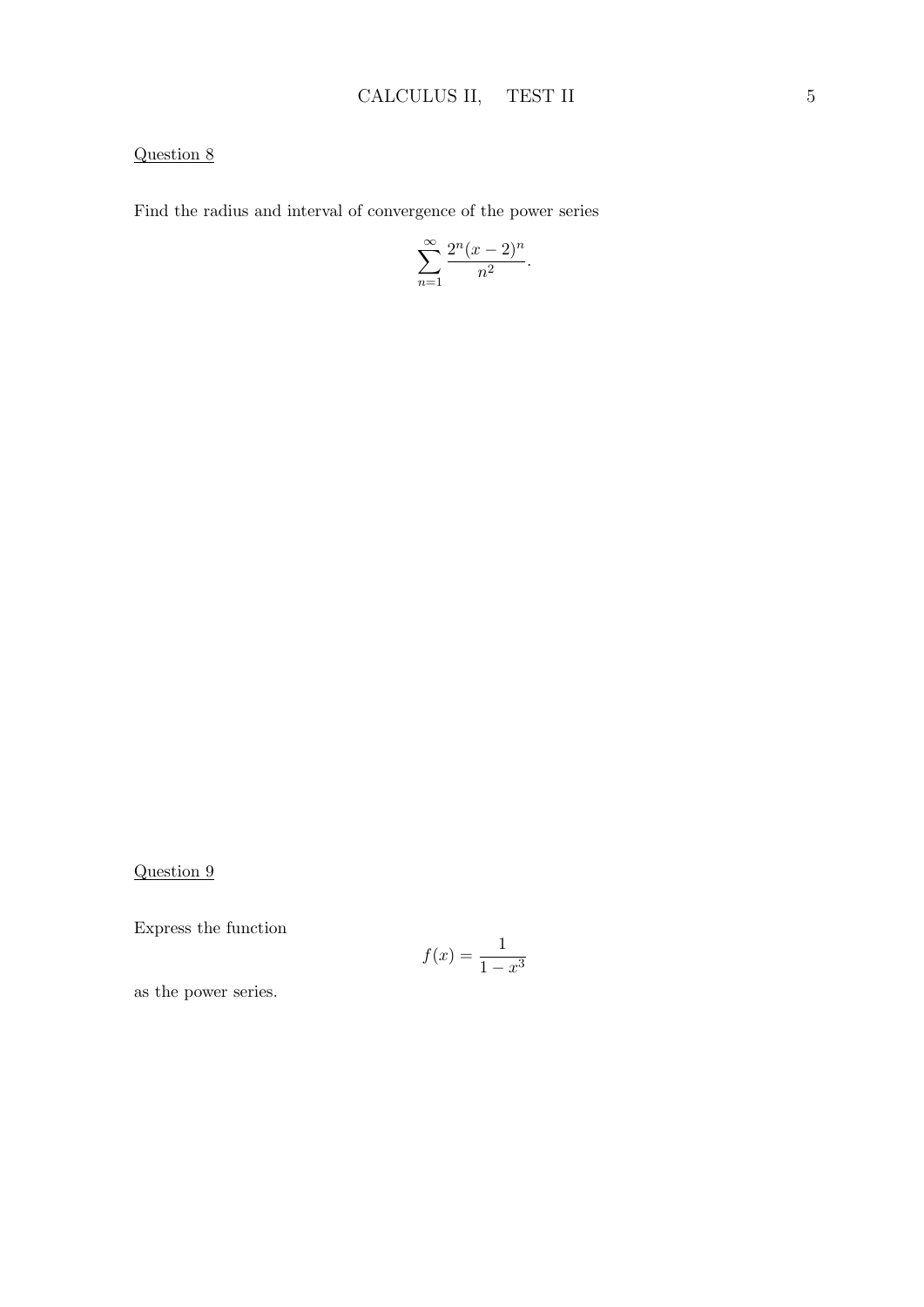Express the function

$$
f(x) = \frac{2x - 4}{x^2 - 4x + 3}
$$

as the power series.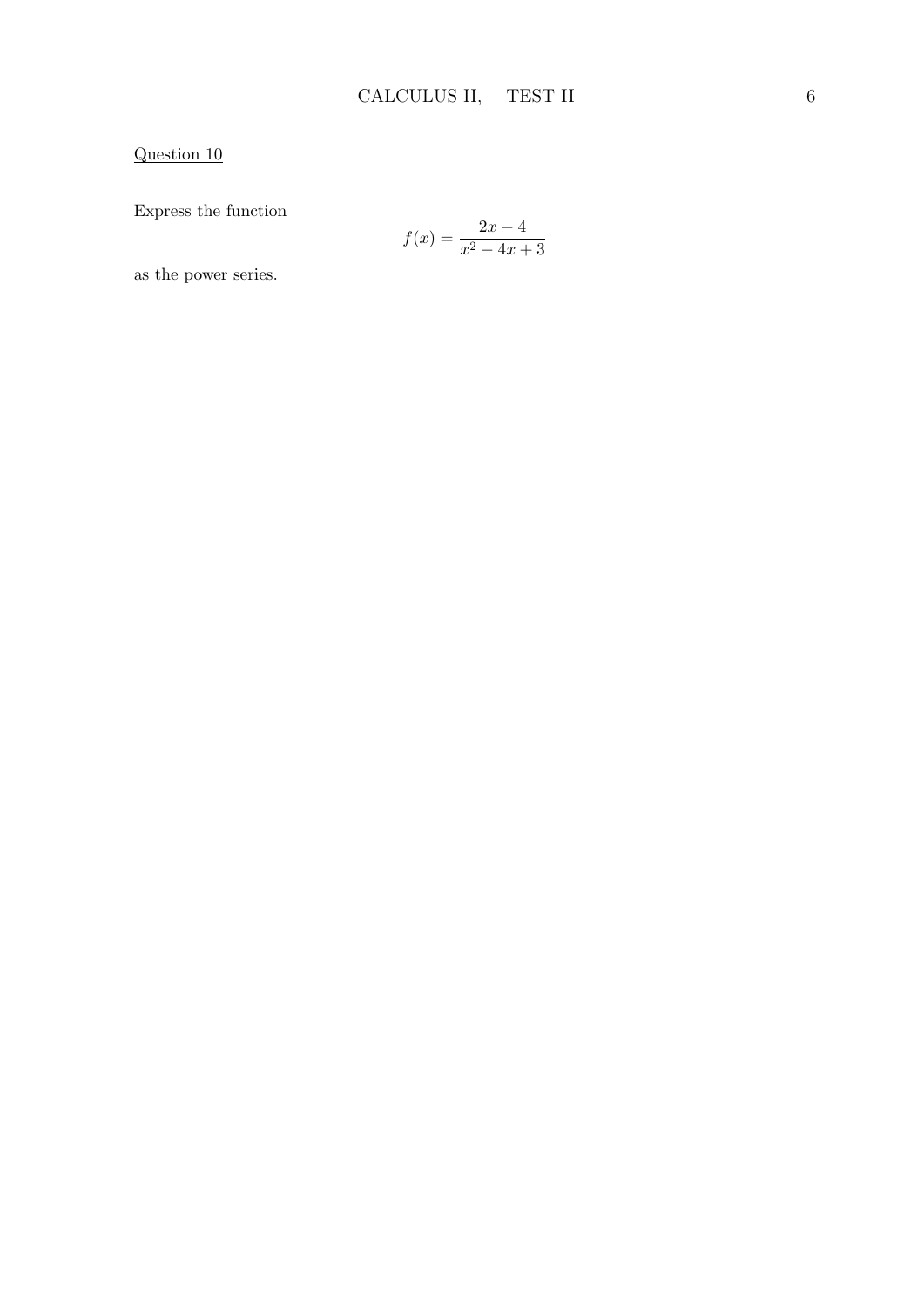a) Find the series representation for the function

$$
f(x) = \frac{1}{1+x^3}.
$$

b) Use the series in a) to write out a series representation for

$$
\int_{0}^{1/2} \frac{1}{1+x^3} dx.
$$

(Do NOT compute and add the terms for your series!)